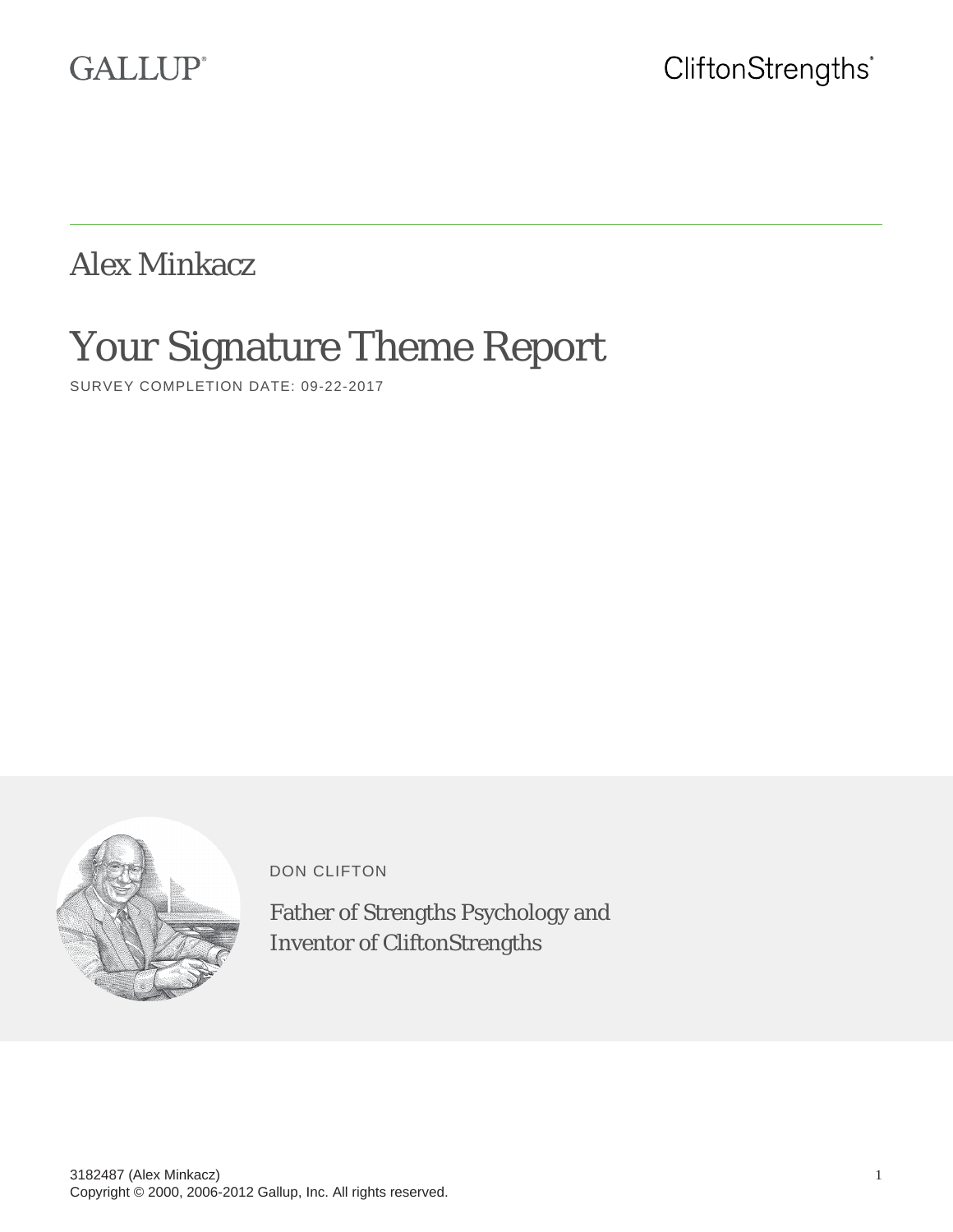# Alex Minkacz

SURVEY COMPLETION DATE: 09-22-2017

Many years of research conducted by The Gallup Organization suggest that the most effective people are those who understand their strengths and behaviors. These people are best able to develop strategies to meet and exceed the demands of their daily lives, their careers, and their families.

A review of the knowledge and skills you have acquired can provide a basic sense of your abilities, but an awareness and understanding of your natural talents will provide true insight into the core reasons behind your consistent successes.

Your Signature Themes report presents your five most dominant themes of talent, in the rank order revealed by your responses to StrengthsFinder. Of the 34 themes measured, these are your "top five."

Your Signature Themes are very important in maximizing the talents that lead to your successes. By focusing on your Signature Themes, separately and in combination, you can identify your talents, build them into strengths, and enjoy personal and career success through consistent, near-perfect performance.

### Relator

Relator describes your attitude toward your relationships. In simple terms, the Relator theme pulls you toward people you already know. You do not necessarily shy away from meeting new people—in fact, you may have other themes that cause you to enjoy the thrill of turning strangers into friends—but you do derive a great deal of pleasure and strength from being around your close friends. You are comfortable with intimacy. Once the initial connection has been made, you deliberately encourage a deepening of the relationship. You want to understand their feelings, their goals, their fears, and their dreams; and you want them to understand yours. You know that this kind of closeness implies a certain amount of risk—you might be taken advantage of—but you are willing to accept that risk. For you a relationship has value only if it is genuine. And the only way to know that is to entrust yourself to the other person. The more you share with each other, the more you risk together. The more you risk together, the more each of you proves your caring is genuine. These are your steps toward real friendship, and you take them willingly.

## Individualization

Your Individualization theme leads you to be intrigued by the unique qualities of each person. You are impatient with generalizations or "types" because you don't want to obscure what is special and distinct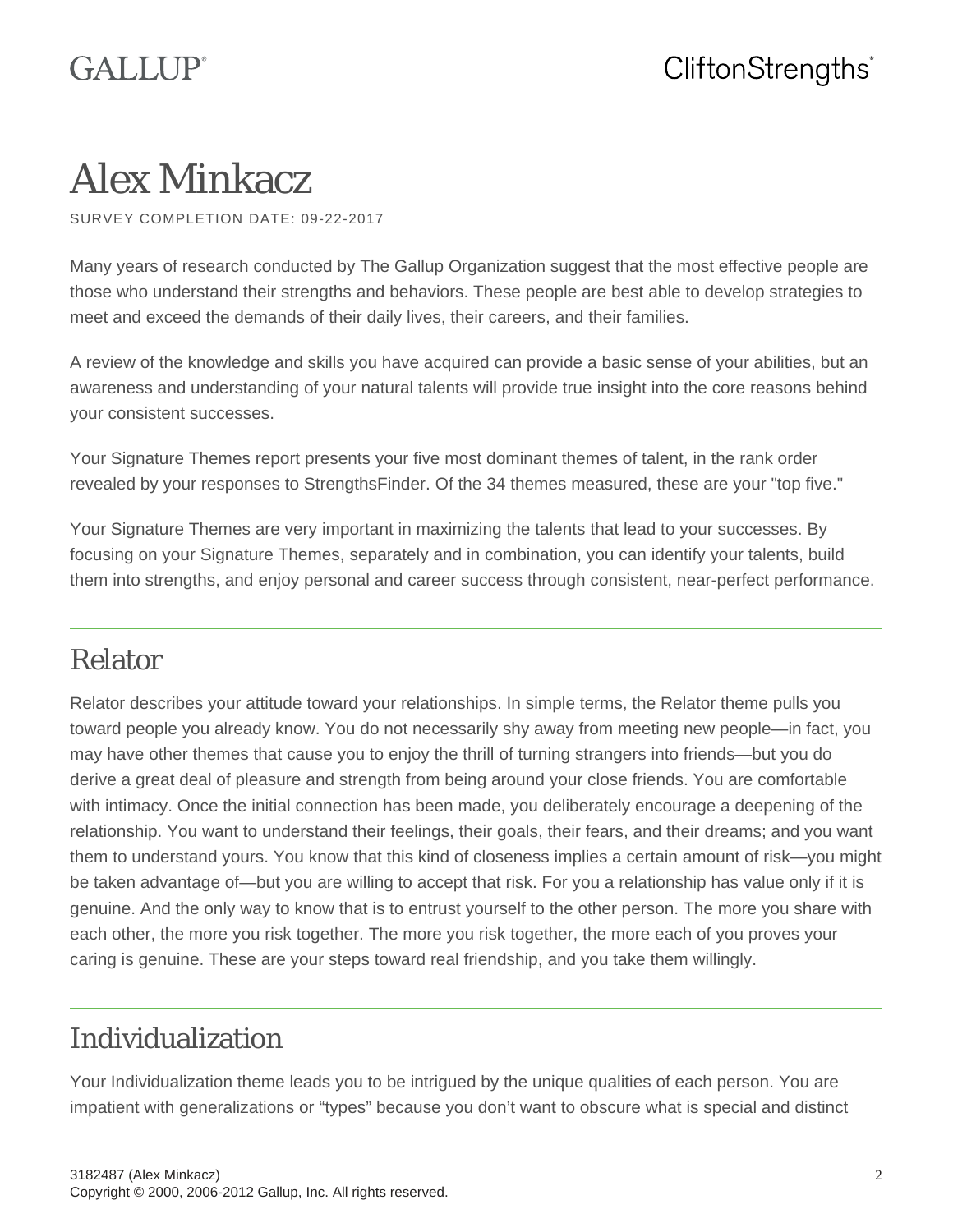# **GALLIP**<sup>®</sup>

## CliftonStrengths<sup>®</sup>

about each person. Instead, you focus on the differences between individuals. You instinctively observe each person's style, each person's motivation, how each thinks, and how each builds relationships. You hear the one-of-a-kind stories in each person's life. This theme explains why you pick your friends just the right birthday gift, why you know that one person prefers praise in public and another detests it, and why you tailor your teaching style to accommodate one person's need to be shown and another's desire to "figure it out as I go." Because you are such a keen observer of other people's strengths, you can draw out the best in each person. This Individualization theme also helps you build productive teams. While some search around for the perfect team "structure" or "process," you know instinctively that the secret to great teams is casting by individual strengths so that everyone can do a lot of what they do well.

#### Strategic

The Strategic theme enables you to sort through the clutter and find the best route. It is not a skill that can be taught. It is a distinct way of thinking, a special perspective on the world at large. This perspective allows you to see patterns where others simply see complexity. Mindful of these patterns, you play out alternative scenarios, always asking, "What if this happened? Okay, well what if this happened?" This recurring question helps you see around the next corner. There you can evaluate accurately the potential obstacles. Guided by where you see each path leading, you start to make selections. You discard the paths that lead nowhere. You discard the paths that lead straight into resistance. You discard the paths that lead into a fog of confusion. You cull and make selections until you arrive at the chosen path—your strategy. Armed with your strategy, you strike forward. This is your Strategic theme at work: "What if?" Select. Strike.

#### Ideation

You are fascinated by ideas. What is an idea? An idea is a concept, the best explanation of the most events. You are delighted when you discover beneath the complex surface an elegantly simple concept to explain why things are the way they are. An idea is a connection. Yours is the kind of mind that is always looking for connections, and so you are intrigued when seemingly disparate phenomena can be linked by an obscure connection. An idea is a new perspective on familiar challenges. You revel in taking the world we all know and turning it around so we can view it from a strange but strangely enlightening angle. You love all these ideas because they are profound, because they are novel, because they are clarifying, because they are contrary, because they are bizarre. For all these reasons you derive a jolt of energy whenever a new idea occurs to you. Others may label you creative or original or conceptual or even smart. Perhaps you are all of these. Who can be sure? What you are sure of is that ideas are thrilling. And on most days this is enough.